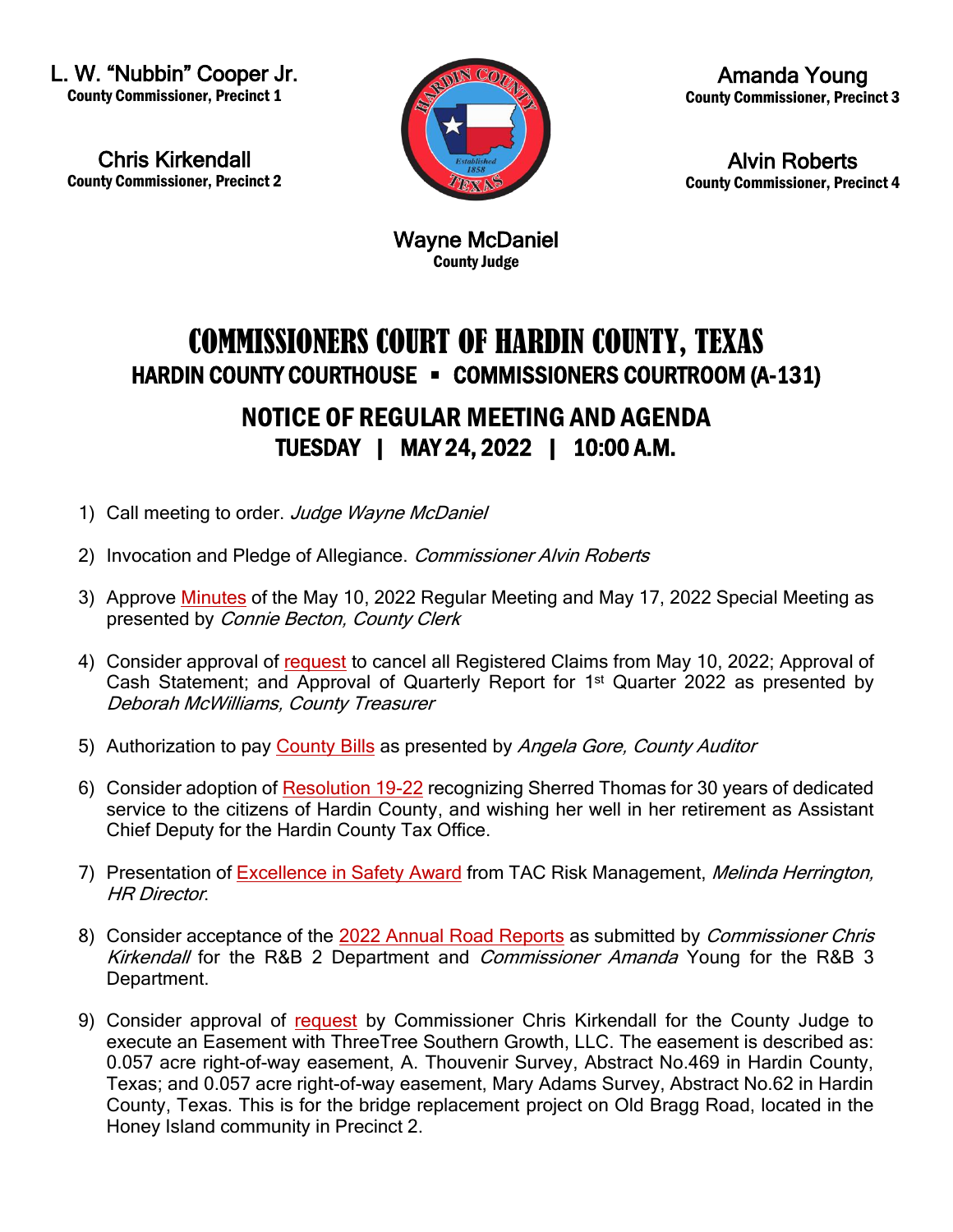- 10)Consider and possibly approve the [Health Intern Job Description](https://newtools.cira.state.tx.us/upload/page/10643/Agenda%20Documents/May%202022/10%20Health%20Services%20Health%20Intern%20Job%20Description.pdf) and pay rate of \$18 per hour for summer semester college Health Interns as requested by Sharon Whitley, Health Director. This is a 100% grant-funded position and the internship, if approved, will be scheduled for the period of June 1<sup>st</sup> through August 31<sup>st</sup>, 2022.
- 11)Consider approval of [request](https://newtools.cira.state.tx.us/upload/page/10643/Agenda%20Documents/May%202022/11%20Request%20from%20Aaron%20Tupper%20to%20Execute%20ILA%20with%20SETRRS.pdf) by Aaron Tupper, Emergency Management Coordinator, for the County Judge to execute an updated Interlocal Agreement between Hardin County and all Stakeholder Agencies of the South East Texas Regional Radio System. The updated Agreement creates an Executive Committee, and updates System Management and System Coordinator.
- 12)Consider approval of [request](https://newtools.cira.state.tx.us/upload/page/10643/Agenda%20Documents/May%202022/12%20Request%20from%20Aaron%20Tupper%20to%20Execute%20Service%20Agreement%20with%20Motorola%20Solutions%20%20ARPA%20funds.pdf) by Aaron Tupper, Emergency Management Coordinator, for the County Judge to execute the H-GAC Communications System and Service agreement with Motorola, to purchase, install, and program a MCC 7500 dispatch console (\$64,475.00), Subscriber Radios (\$1,520,081.96), APX 8500 Consolettes in dispatch (\$55,026.05), and APX 8000 Radios (\$90,480.60). Total Agreement price is \$1,730,162.61 which will be paid utilizing ARPA funding as approved by Commissioners Court on February 8, 2022.
- 13)Consider approval of [request](https://newtools.cira.state.tx.us/upload/page/10643/Agenda%20Documents/May%202022/13%20JP6%20Budget%20Transfer%20Request.pdf) by Judge Jacqueline Werner, Justice of the Peace, Precinct 6, for a FY22 Budget Transfer as follows:

|     | From: 010-460-202 Health Insurance | (1,726.00) |
|-----|------------------------------------|------------|
| To: | 010-460-105 Salaries - Clerical    | 1,466.00   |
|     | 010-460-201 FICA Taxes             | 22.00      |
|     | 010-460-203 Retirement             | 224.00     |
|     | 010-460-209 Supplemental Death     | 5.00       |
|     | 010-460-206 State Unemployment Tax | 3.00       |
|     | 010-460-204 Workers Comp Insurance | 6.00       |
|     |                                    |            |

- 14)Consider approval of [request](https://newtools.cira.state.tx.us/upload/page/10643/Agenda%20Documents/May%202022/14%20PSA%20REV1%20and%20Proposal%20Whiteley%20Oliver%20Engineering%20HARDIN%20COUNTY%20ARP%20Ditch%20Improvements.pdf) by Misty Sims, Purchasing Agent, for the County Judge to execute a Professional Services Agreement with Whiteley Oliver Engineering, LLC for engineering and construction services associated with the drainage improvement project to include the reshaping and concrete lining of approximately 1,215 linear feet of existing earthen ditch located at the intersection of US Hwy 69 / FM 3513 / Mitchell Road and adjacent to the Parkway Life Church. Total project cost not to exceed \$1,100,000.00 which will be paid utilizing ARPA funding as approved by Commissioners Court on February 8, 2022.
- 15) Consider approval of [request](https://newtools.cira.state.tx.us/upload/page/10643/Agenda%20Documents/May%202022/15%20Request%20by%20Alysa%20Freeman%20to%20Pay%20Hart%20Intercivic%20Invoices.pdf) by *Connie Becton, County Clerk*, to pay Hart Intercivic Invoice #088207 in the amount of \$5,252.00 for Poll Pad Annual Software License and Support Renewal; and Invoice #088220 in the amount of \$11,008.00 for Verity Election Equipment Software License and Support Renewal. If approved, also consider approval of FY22 Budget Transfer in the amount of \$9,152.00 from 010-490-310 Supplies to 010-490-594 Software License/Support.